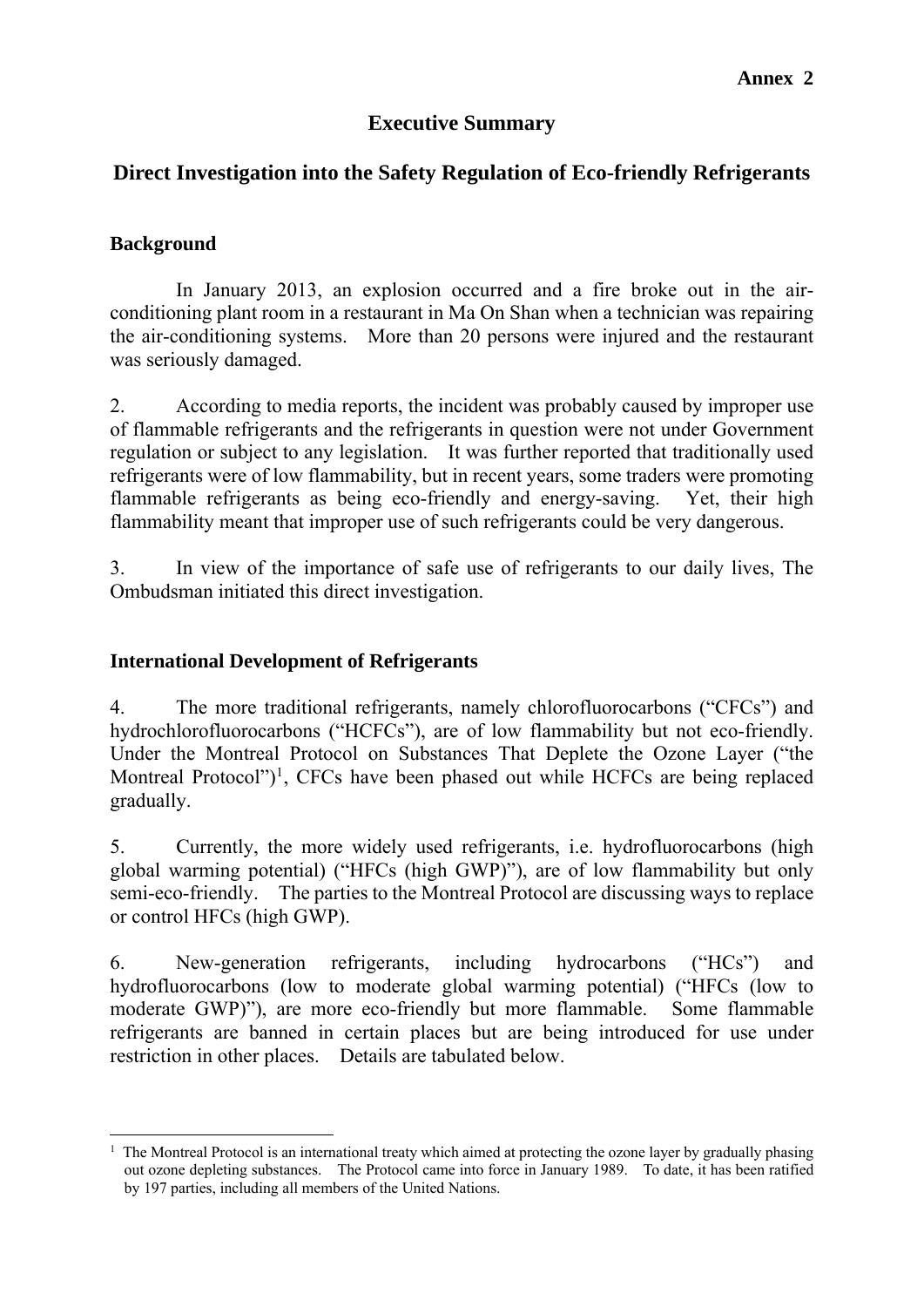| <b>Types of</b><br><b>Refrigerants</b>           |                                                | <b>Eco-friendliness</b>                             | <b>Flammability</b>                                                                                | <b>Use and Regulation in</b><br><b>Different Countries</b>                                                                                                                                                                                                                                                                                                                                                                                                                                                                                                                                                                                                                                        |
|--------------------------------------------------|------------------------------------------------|-----------------------------------------------------|----------------------------------------------------------------------------------------------------|---------------------------------------------------------------------------------------------------------------------------------------------------------------------------------------------------------------------------------------------------------------------------------------------------------------------------------------------------------------------------------------------------------------------------------------------------------------------------------------------------------------------------------------------------------------------------------------------------------------------------------------------------------------------------------------------------|
| <b>Traditional</b>                               |                                                |                                                     |                                                                                                    |                                                                                                                                                                                                                                                                                                                                                                                                                                                                                                                                                                                                                                                                                                   |
|                                                  | <b>Refrigerants</b>                            |                                                     |                                                                                                    |                                                                                                                                                                                                                                                                                                                                                                                                                                                                                                                                                                                                                                                                                                   |
| 1.                                               | <b>CFCs</b>                                    | Not eco-friendly                                    | Low                                                                                                | Already phased out under the<br><b>Montreal Protocol</b>                                                                                                                                                                                                                                                                                                                                                                                                                                                                                                                                                                                                                                          |
| 2.                                               | <b>HCFCs</b>                                   | Not eco-friendly                                    | Low                                                                                                | Scheduled for phase-out under<br>the Montreal Protocol                                                                                                                                                                                                                                                                                                                                                                                                                                                                                                                                                                                                                                            |
| 3.                                               | <b>HFCs</b><br>(high<br>GWP)                   | Semi-eco-friendly                                   | Low                                                                                                | Parties to the Montreal Protocol<br>are discussing ways to replace<br>and control them                                                                                                                                                                                                                                                                                                                                                                                                                                                                                                                                                                                                            |
| New-<br><b>Generation</b><br><b>Refrigerants</b> |                                                |                                                     |                                                                                                    |                                                                                                                                                                                                                                                                                                                                                                                                                                                                                                                                                                                                                                                                                                   |
| 4.                                               | <b>HCs</b>                                     | More eco-friendly                                   | High                                                                                               | USA and Singapore:<br>R290 banned on large air-<br>conditioning systems<br>R290 allowed on domestic<br>air-conditioners but under<br>safety restrictions<br>strict<br>(allowed for use in USA<br>since 11 May 2015)<br>Mainland China:<br>After risk assessment and<br>setting<br>of<br>standards,<br>Government and businesses<br>jointly<br>the<br>promote<br>production and marketing of<br>room air-conditioners that<br>Some models<br>use $R290$ .<br>are already being exported.<br>Out of safety concern,<br>does<br>Government<br>not<br>approve of the use of R290<br>as a direct substitute for R22<br>non-flammable<br>(a<br>refrigerant) in equipment<br>originally designed for R22 |
| 5.                                               | <b>HFCs</b><br>(low)<br>to<br>moderate<br>GWP) | More<br>eco-<br>friendly,<br>but<br>inferior to HCs | Low<br>to<br>moderate<br>flammability,<br>not<br>but<br><b>as</b><br>flammable<br>as<br><b>HCs</b> | Japan:<br>Produces<br>air-conditioners using<br>R32.                                                                                                                                                                                                                                                                                                                                                                                                                                                                                                                                                                                                                                              |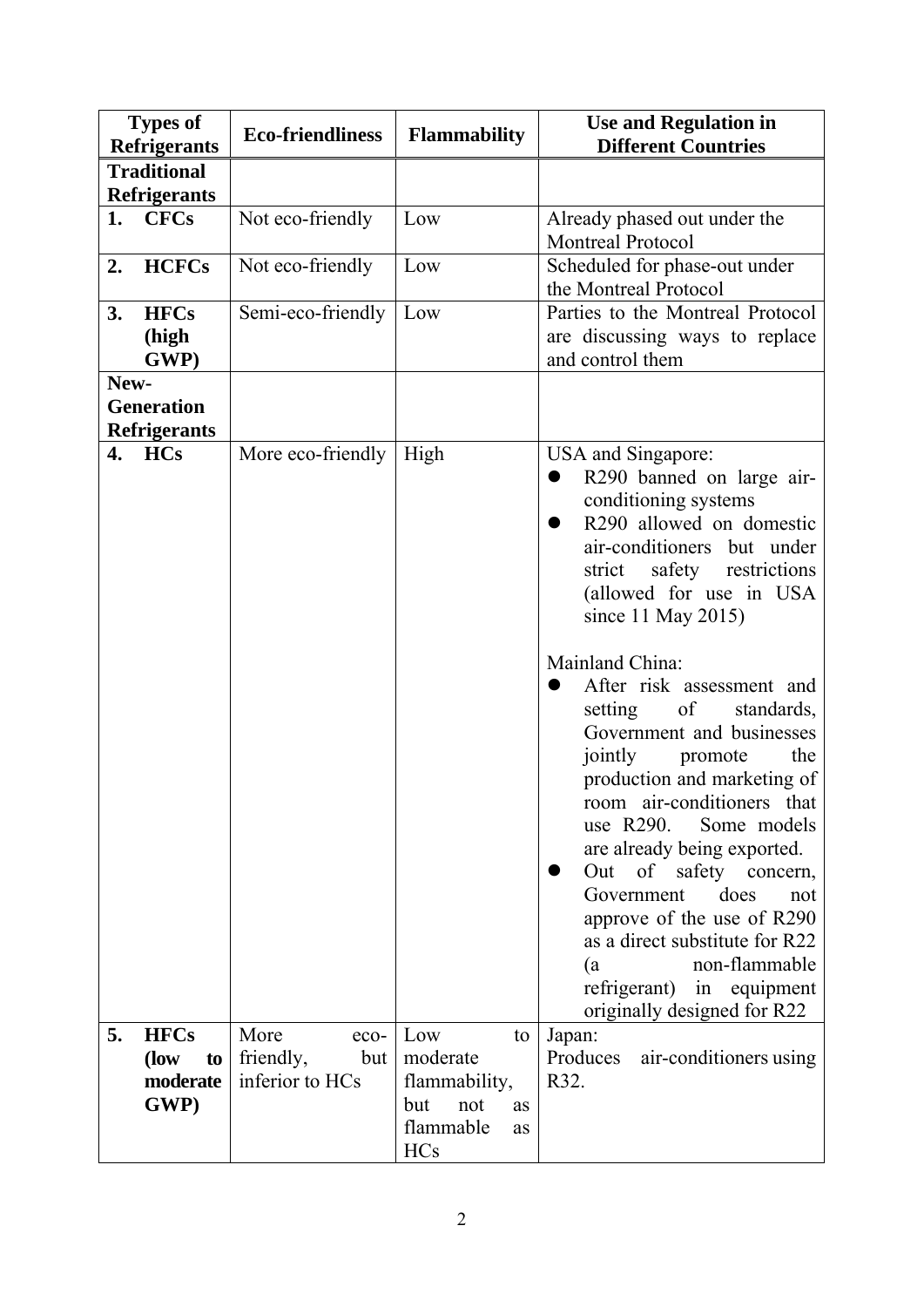#### **Safety Requirements for Using Flammable Refrigerants**

7. According to guidelines issued by the United Nations Environment Programme ("UNEP") and information from other countries, safety requirements for using flammable refrigerants include the following:

- flammable refrigerants should only be used on suitably designed systems.
- extra training is required for workers engaged in the installation, repairs and demolition of refrigeration systems using flammable refrigerants.
- for indoor refrigeration systems, the amount of refrigerants used should be restricted.
- all related facilities and materials must be free from any potential source of ignition.

#### **Regulation of Refrigerants in Hong Kong**

8. In Hong Kong, there is no specific legislation to regulate refrigerants. Nor is there any Government department responsible for coordination. Currently, the regulation of refrigerants involves at least four Government departments and four Ordinances. The situation is set out below:

- Environmental Protection Department ("EPD", under Environment Bureau): to control or phase out the manufacture and use of ozone depleting substances under the Ozone Layer Protection Ordinance.
- Electrical and Mechanical Services Department ("E & MSD", under Development Bureau): if a refrigerant falls within the definition of liquefied petroleum gas ("LPG") under the Gas Safety Ordinance, it comes under E & MSD regulation.
- Fire Services Department ("FSD", under Security Bureau): if a refrigerant is a non-LPG dangerous good under the Dangerous Goods Ordinance, it comes under FSD regulation.
- Labour Department ("LD", under Labour and Welfare Bureau): to regulate the responsibilities of employers and employees in respect of safety in the working environment based on the Occupational Safety and Health Ordinance.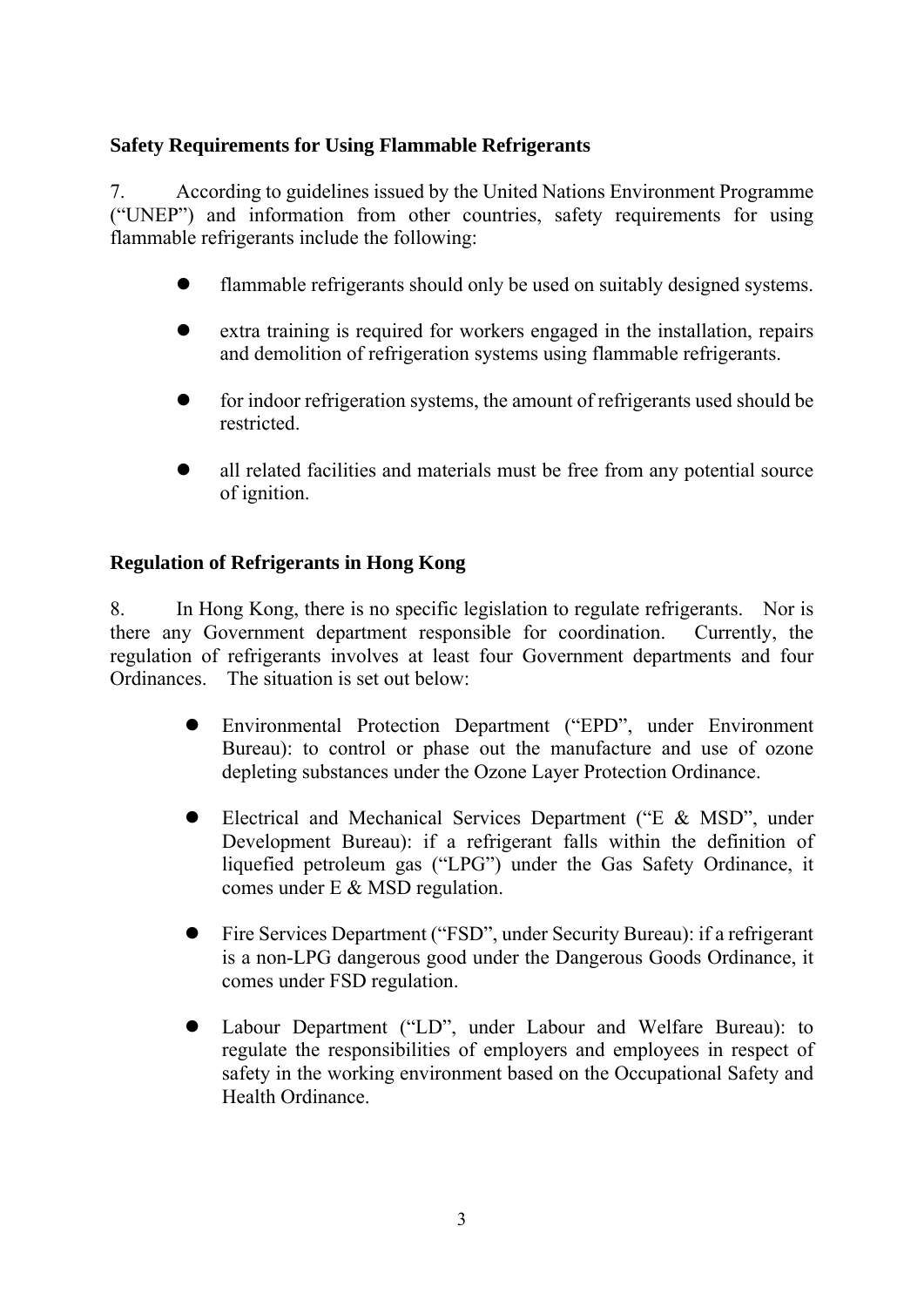#### **The Use of Flammable Refrigerants in Hong Kong**

9. In order to understand the use of refrigerants in Hong Kong, this Office studied the information provided by Government departments, the import statistics, the developments of refrigerants in countries manufacturing air-conditioners/refrigeration systems, and other relevant information available in the market.

- 10. The departments concerned provided the following information:
	- EPD: did not hold information unrelated to environmental protection (such as flammability).
	- FSD: learned from the industry that the use of flammable refrigerants had become more common because of the active promotion of environmental protection worldwide in recent years.
	- E & MSD: considered the use of flammable refrigerants highly risky under the present circumstances in Hong Kong (i.e. lack of suitable facilities and properly-trained workers) but nonetheless repeatedly stressed to this Office that flammable refrigerants were not widely used in Hong Kong, nor was there any information to suggest that they would be increasingly used, because it had learned from the trade associations that Hong Kong had not imported any equipment designed for the use of flammable refrigerants. The Department also considered the industry not to have any incentive to replace non-flammable refrigerants with flammable ones in the original equipment. Nevertheless, the initial findings (passed to us in March 2015) of E & MSD's inspections in late 2014 and early 2015 showed that apart from the Ma On Shan case, other places in Hong Kong already saw flammable refrigerants being used to replace non-flammable refrigerants on unsuitable air-conditioning systems.

11. Statistics on Hong Kong's retained imports showed that flammable refrigerant substances accounted for about 8% of all refrigerant substances.

12. Information on producer areas of air-conditioners/refrigeration systems indicated that at least mainland China and Japan are already manufacturing airconditioners that use flammable refrigerants. As there is no control in Hong Kong, such air-conditioners can be imported any time.

13. Meanwhile, some companies in the environmental protection business are conducting door-to-door visits to prospective clients to market "eco-friendly and energy-saving" HC refrigerants (which are highly flammable). They claim that in addition to being energy-efficient, these refrigerants can be used on the original equipment to replace non-flammable refrigerants without modifying the equipment. Similar advertisements can be found on the Internet. Some of these companies have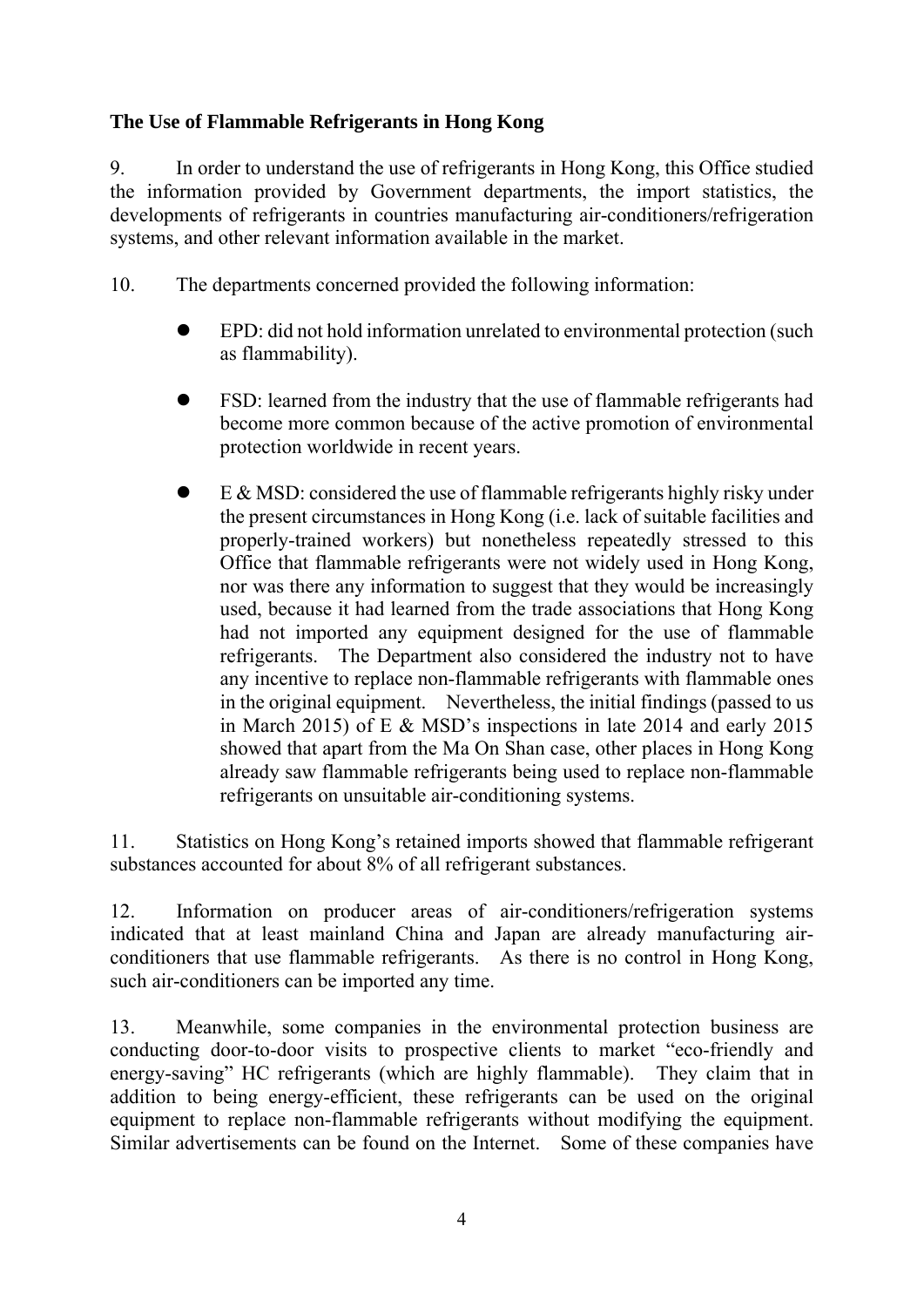approached the Vocational Training Council ("VTC") and suggested that the Council provide training courses to workers on how to handle flammable refrigerants.

14. The above information suggests that while flammable refrigerants are not being widely used in Hong Kong, their increasing use is possible. A point to note is that with no control in Hong Kong, flammable refrigerants and air-conditioning systems using them can be imported any time.

# **The Ma On Shan Incident**

15. This direct investigation examined the following three aspects of the Ma On Shan incident.

# *I. Cause of the Fire*

16. The cause of the explosion and fire was that a technician, while doing repairs, extracted flammable refrigerant from the air-conditioning system into a non-reusable cylinder not designed for refilling, resulting in a leakage. The mixture of flammable refrigerant and air came into contact with a source of ignition (which FSD believed to be the electricity extension unit), thus triggering off an explosion and a huge fire.

17. The incident highlighted the importance of worker training and the danger of mishandling flammable refrigerants.

#### *II. Enforcement actions by Departments*

18. After the incident, FSD successfully prosecuted the air-conditioning contractor. A total fine of \$22,000 was imposed for the offences of:

- storing dangerous goods (other than LPG) without a licence; and
- using unauthorised gas cylinders (referring to the other cylinders found on the premises, which were of a different model from the one involved in the explosion).

19. LD also successfully prosecuted the air-conditioning contractor for failing to provide a safe working environment for his employees, and a total fine of \$35,000 was imposed.

20. It should be noted that the charges brought by FSD did not actually deal with the cause of the fire. In fact, the Dangerous Goods Ordinance stipulates that:

"a licence to store any dangerous goods shall be deemed to include a licence to use such goods."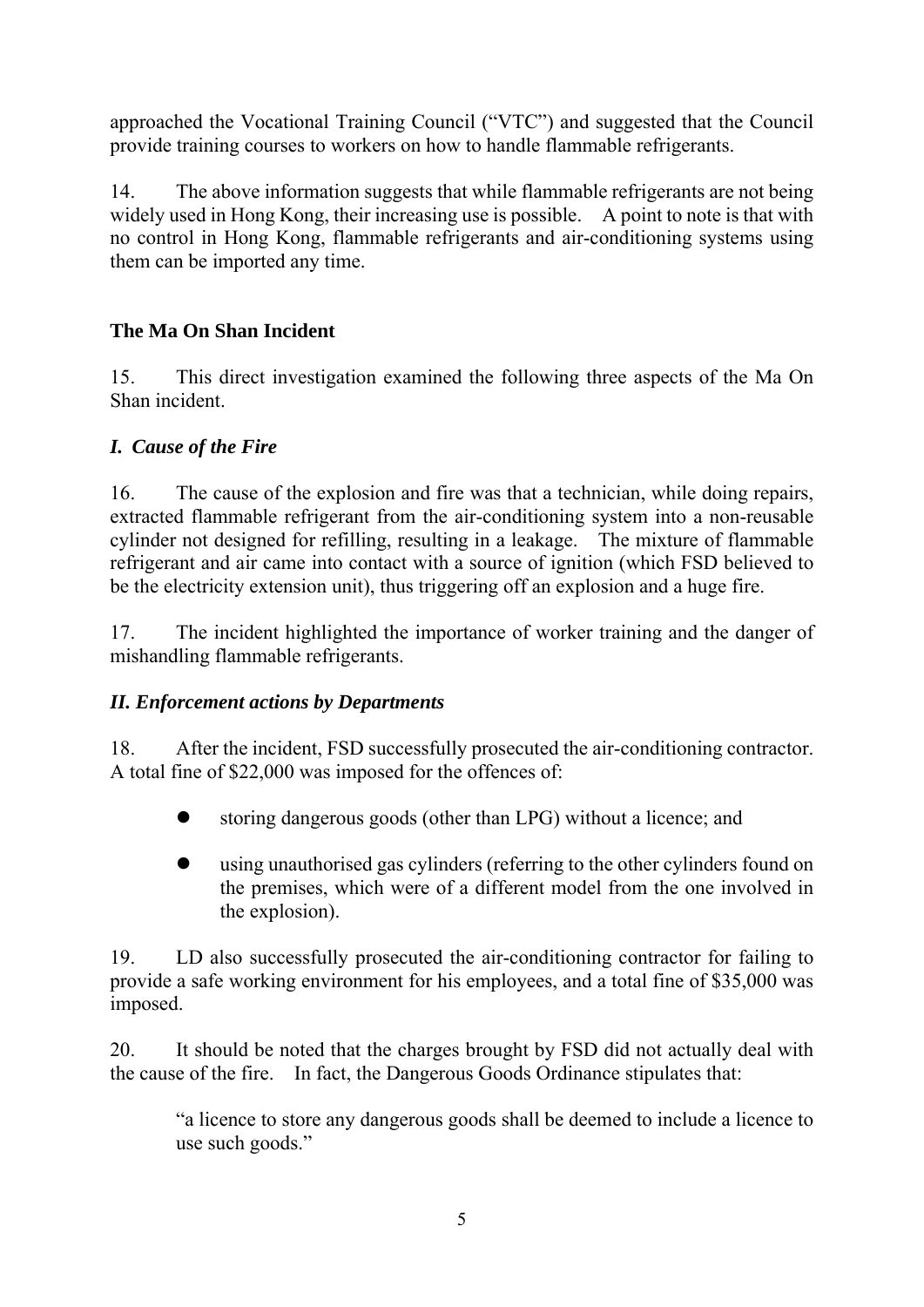In other words, once a set of premises is licensed to store dangerous goods, use of such dangerous goods on the premises is allowed. FSD explained that in general, when a set of premises is licensed to store dangerous goods, that means it is in compliance with FSD's fire safety requirements, and thus provides a safe environment for using the dangerous goods specified on the licence. Such arrangements are a practical means of addressing the need for ensuring that the public will use dangerous goods under safe conditions. Our follow-up investigation revealed that under the Dangerous Goods Ordinance, FSD's regulation of the use of dangerous goods is directed only at whether there are proper storage measures before and after the use of such goods, but not at how the dangerous goods are used (such as the use of refrigerants in air-conditioning systems).

# *III. Follow-up Action*

21. The restaurant in Ma On Shan had installed three air-conditioning systems. LD was informed by the proprietor of the restaurant that all the systems used flammable refrigerants. However, E & MSD noticed that those systems were not suitable for flammable refrigerants, and one of the recommendations in LD's investigation report was that "consideration should be given to recharging the air-conditioning systems with non-flammable refrigerants in order to eliminate fire hazards".

22. After the explosion, LD issued a suspension notice to stop maintenance work on the three air-conditioning systems, pending submission by the proprietor of a project proposal conforming to safety standards. After the issuance of suspension notice, LD conducted regular inspections at the restaurant to monitor that no maintenance work was carried out, but the restaurant could continue to use the two systems not involved in the explosion. As "continued use" of the air-conditioning systems was not in breach of the suspension notice, therefore no action was taken by LD.

23. The use of flammable refrigerants on unsuitable air-conditioning systems involved a degree of risks, but no action was taken by any Government department in this incident. The reason was that under existing legislation and mechanisms, the three departments concerned invariably considered such operation to be outside their respective jurisdictions, with following views:

- E & MSD: the refrigerants used were not LPG refrigerants, and the Gas Safety Ordinance does not regulate non-LPG refrigerants.
- LD: the Occupational Safety and Health Ordinance does not regulate matters other than safety at work.
- FSD: the Dangerous Goods Ordinance does not regulate the use of refrigerants on air-conditioning systems.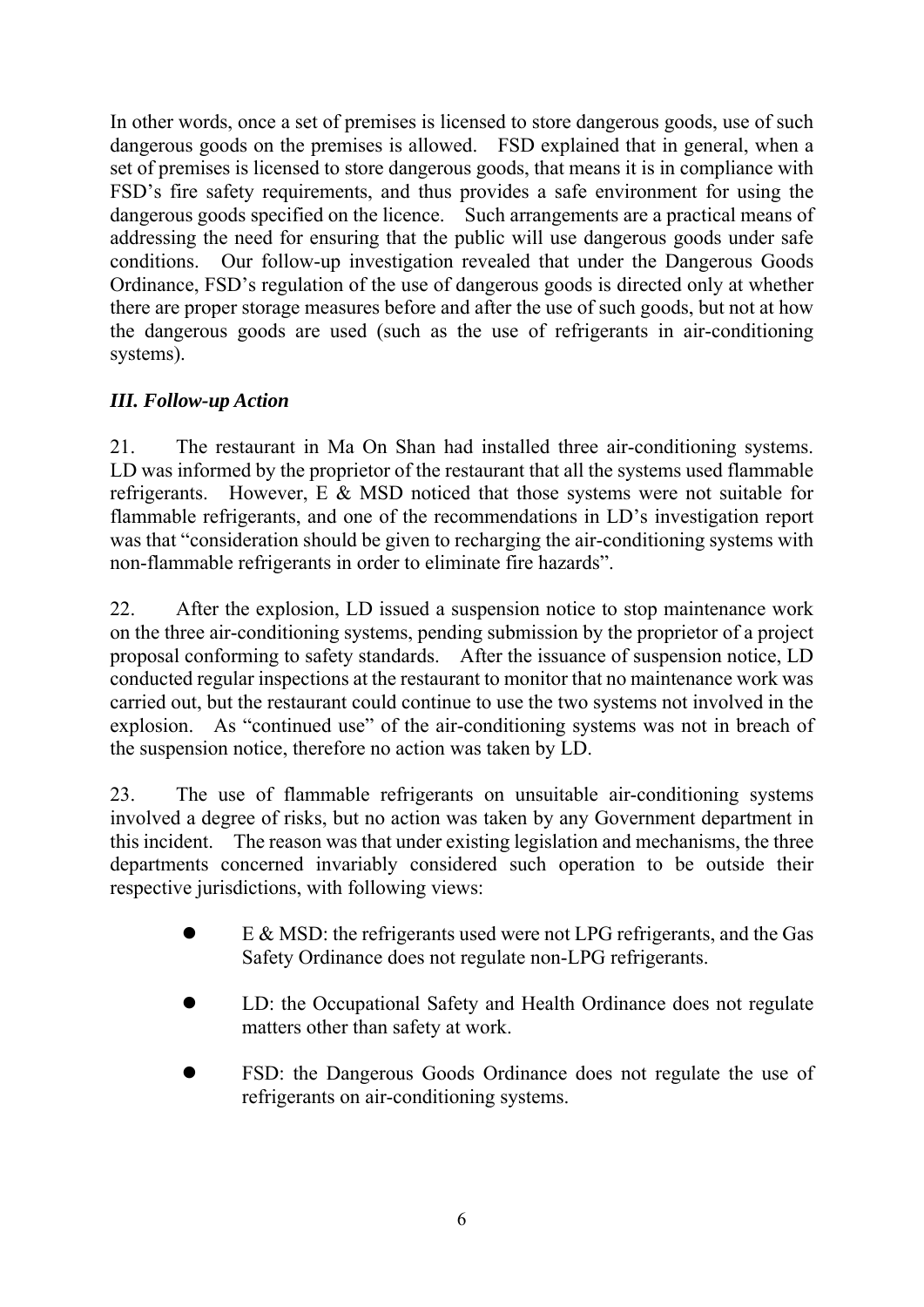# **Our Findings**

## *Overall Observations*

24. New-generation refrigerants, including HCs and HFCs (low to moderate GWP), are more eco-friendly but more flammable, and suitable safety facilities are required in using these refrigerants. Globally, while some flammable refrigerants are banned in some places, they are introduced for use under restriction in a regulated manner in others. In some places, regulation of refrigerants may fall under the jurisdictions of different departments but usually there will be a leading or coordinating department.

25. In Hong Kong, the regulation of refrigerants involves at least four Government departments and four Ordinances. However, there is no specific legislation enacted to regulate refrigerants, nor is there any department responsible for coordination.

26. Prior to the introduction of flammable refrigerants, there might not be major problems with such regulatory arrangements. Nevertheless, the Ma On Shan incident showed that the problem of insufficient regulation would emerge if flammable refrigerants were increasingly being used. Our investigation found the following six areas of concern.

# *I. Inadequate Regulatory Mechanisms*

27. Depending on their composition, flammable refrigerants may be classified as LPG or non-LPG. The two types of refrigerants are regulated under different legislation, as explained below:

- If the composition of a refrigerant falls within the definition of LPG under the Gas Safety Ordinance, E & MSD has the power to regulate its manufacture, storage, transport, use, import and supply, including its use in air-conditioning systems.
- For refrigerants classified as dangerous goods (other than LPG), FSD can invoke the Dangerous Goods Ordinance and regulate their manufacture, storage, transport and general use (see para. 20) but not their import or supply, nor their use in air-conditioning systems.

28. To put LPG and non-LPG refrigerants with similar flammability under different legislation might lead to problems, as can be seen from the following examples:

 In 2011, the air-conditioning contractor involved in the Ma On Shan incident had, at certain premises in Hong Kong, replaced a nonflammable refrigerant with a flammable LPG refrigerant (HR427) on an air-conditioning system of a design not suitable for flammable refrigerants. In accordance with the law and out of safety concern, E & MSD ordered that operation of the system be stopped immediately.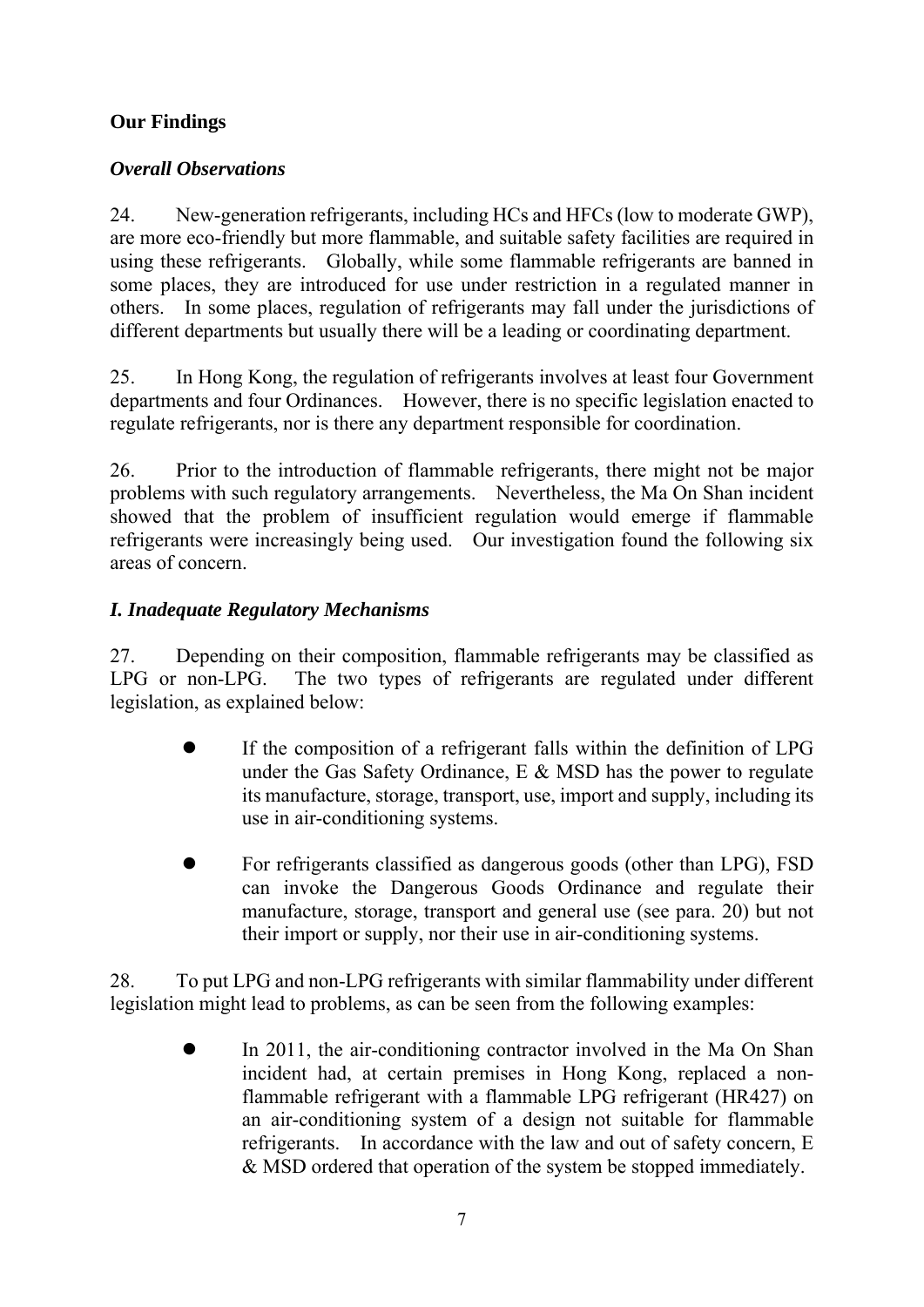In the Ma On Shan incident, the same contractor again used a flammable refrigerant on three air-conditioning systems which were not designed for flammable refrigerants. Nonetheless, E & MSD classified the refrigerant (HR429) used on this occasion as non-LPG. As a result, after one of the systems exploded, the remaining two were allowed to continue operation without any regulatory control. This was because under the existing mechanisms, the three departments concerned considered such operation to be outside their jurisdictions.

29. Are such regulatory arrangements sufficient or appropriate? We consider that Government should carefully review the issue.

#### *II. Disagreement on Jurisdictions*

30. There was disagreement between E & MSD and FSD on who should be responsible for regulating certain types of flammable refrigerants (including R290, a highly flammable refrigerant the safe use of which was causing concern internationally). This disagreement emerged in 2010 and remained unresolved to date.

- 31. The major causes of disagreement include the following:
	- Before 2010, E & MSD considered R290 and R600a, two flammable refrigerants, to be under its purview. However, E & MSD changed its position in 2010 after obtaining legal advice on the definition of LPG.
	- After this change in its jurisdiction,  $E \& MSD$  notified FSD in writing at least four times between 2010 and November 2014, but the message expressed in some of those notifications was not entirely clear.
	- Regarding the four notifications issued by  $E \& MSD$ , FSD claimed that it found no record of receiving two of them. FSD did receive the third notification, but took it as E & MSD's comments on an isolated case. E & MSD's message of changing jurisdiction only came across to FSD in November 2014. After receiving that message, FSD expressed its disagreement and intended to clarify the demarcation of jurisdictions with E & MSD after seeking legal advice.

32. As the matter concerns public safety, the protracted disagreement could lead to serious problems. For instance:

 Those intending to import or use the refrigerants concerned in accordance with the law would be at a loss as to what to do. For example, an air-conditioning supplier made an enquiry with  $E \& MSD$ in November 2014 as to the regulatory requirements for flammable refrigerant HR427A, but till March 2015 was not given a full answer.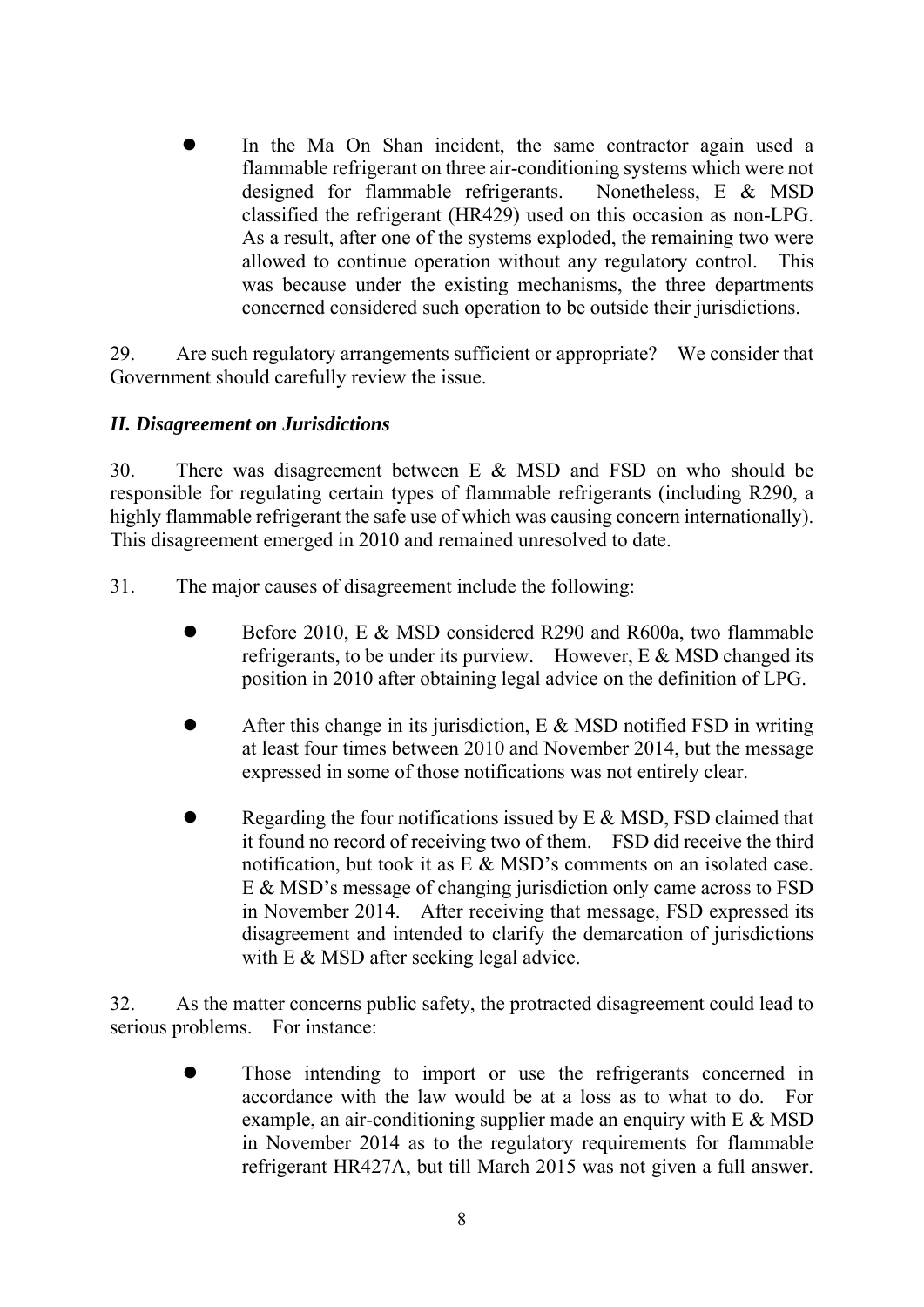This was because E & MSD and FSD could not agree on which department should be responsible for regulating HR427A.

 Some people might take advantage of this grey area and evade regulatory controls, thereby jeopardising public safety. For example, the initial findings of the inspections carried out by  $E \& MSD$  between late 2014 and early 2015 showed that apart from the Ma On Shan case, other places in Hong Kong also saw flammable refrigerants being used to replace non-flammable refrigerants on unsuitable air-conditioning systems. The flammable refrigerant used was HR429, which both E & MSD and FSD claimed to be outside their jurisdictions.

33. We consider that E & MSD and FSD should work together to resolve the disagreement on their jurisdictions as quickly as possible.

# *III. Inadequate Monitoring*

34. Our investigation found that none of the departments concerned were fully in the picture as regards the development of refrigerants and their use in Hong Kong, as detailed in paragraph 10 above. In particular, we found E & MSD's understanding of the use of flammable refrigerants in Hong Kong inadequate because  $-$ 

- Air-conditioning equipment using flammable refrigerants are already being manufactured in mainland China and Japan. Even if such equipment has not been imported by members of the major trade associations, they may have been imported by other air-conditioning suppliers.
- Hong Kong has no control on the import of flammable refrigerants or air-conditioning equipment using such refrigerants. Even if no such equipment has so far been imported, there can be no guarantee that they will not be imported in future.
- Even if Hong Kong has not imported any equipment suitable for flammable refrigerants so far, the initial findings of  $E \& MSD$ 's recent investigations already revealed that, apart from the Ma On Shan case, flammable refrigerants were being used to replace non-flammable refrigerants on existing air-conditioning systems with unsuitable design in various places in Hong Kong.

35. In the circumstances, there is a need for the departments concerned to establish a comprehensive and forward-looking monitoring mechanism in order to effectively regulate the use of refrigerants and ensure public safety.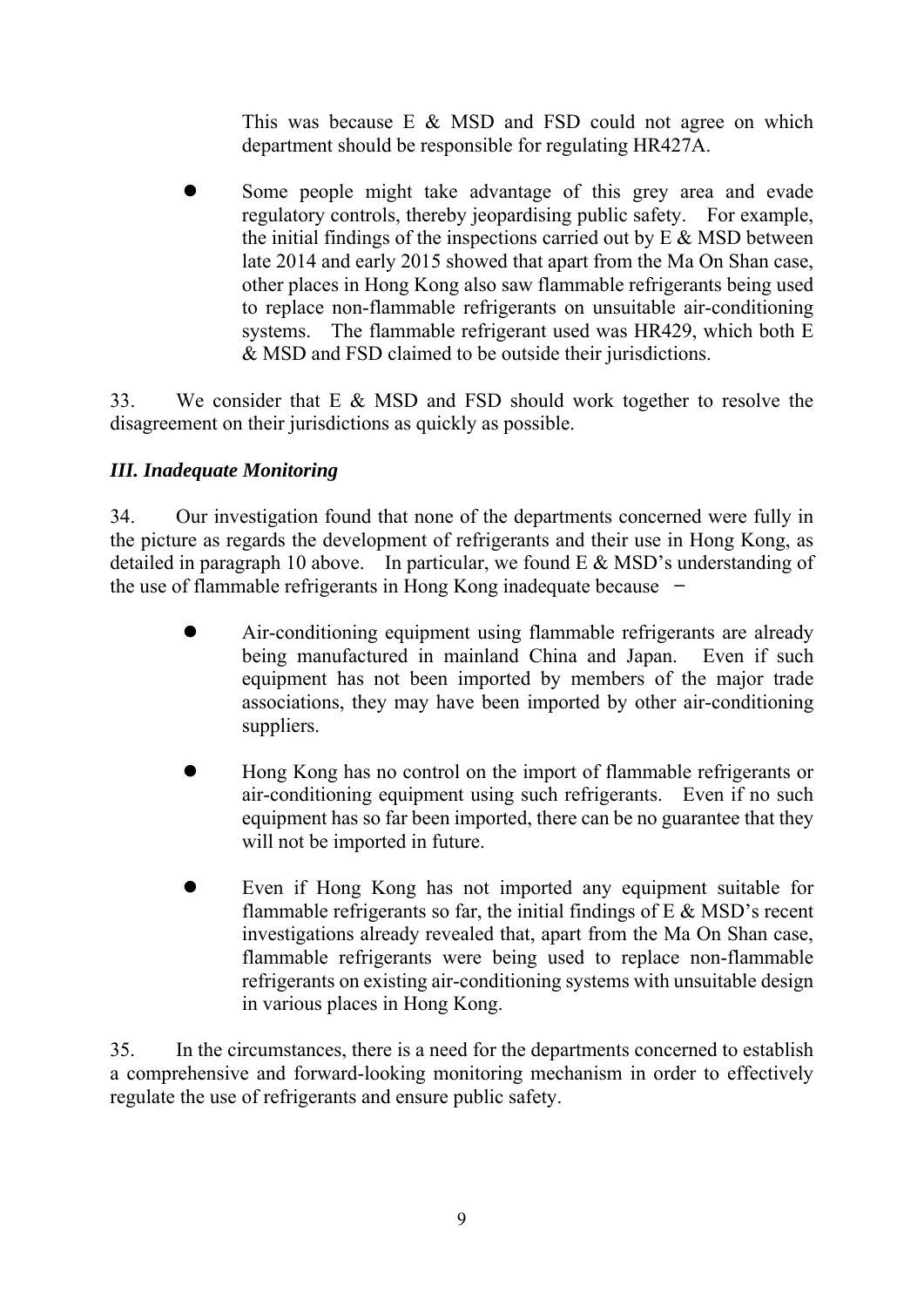# *IV. Lack of Communication and Coordination*

36. In Hong Kong, the regulation of refrigerants involves at least four Ordinances under the respective purview of four Government departments. None of the departments is responsible for assuming a coordinating or leading role.

37. This lack of coordination had resulted in, *inter alia*, the following problems:

- The disagreement between  $E \& MSD$  and  $FSD$  on their jurisdictions since 2010 remained unresolved while public safety was at stake.
- None of the departments concerned is fully in the picture regarding the development of refrigerants, nor is any one responsible for the comprehensive monitoring of the matter.

38. We consider effective coordination among the departments essential. In view of the complicated situation involving different legislation and jurisdictions, Government should appoint one department to act as coordinator.

# *V. Inadequate Liaison and Publicity*

39. The departments liaised mainly with the major trade associations in the industry. This was inadequate, as the major trade associations could not represent those operators who were not their members (such as the air-conditioning contractor in the Ma On Shan incident), nor could they represent the small operators in the industry.

40. We consider it necessary for the departments concerned to expand their liaison networks, and make greater use of publicity and education to reach out to small airconditioning operators and servicing workers. Public education is also important. The departments should work to raise public awareness about the new-generation flammable refrigerants, so as to protect the public from being misled and their personal safety compromised.

# *VI. Inadequate Training for Workers*

41. The direct cause of the Ma On Shan incident was improper work procedures in recovering the flammable refrigerants. The accident highlighted the importance of worker training. Moreover, the guidelines issued by the UNEP and information from other jurisdictions all stressed that extra safety training was essential in the use of flammable refrigerants.

42. The current situation regarding training in Hong Kong is:

 Air-conditioning workers in Hong Kong are not required to undergo training on air-conditioning.